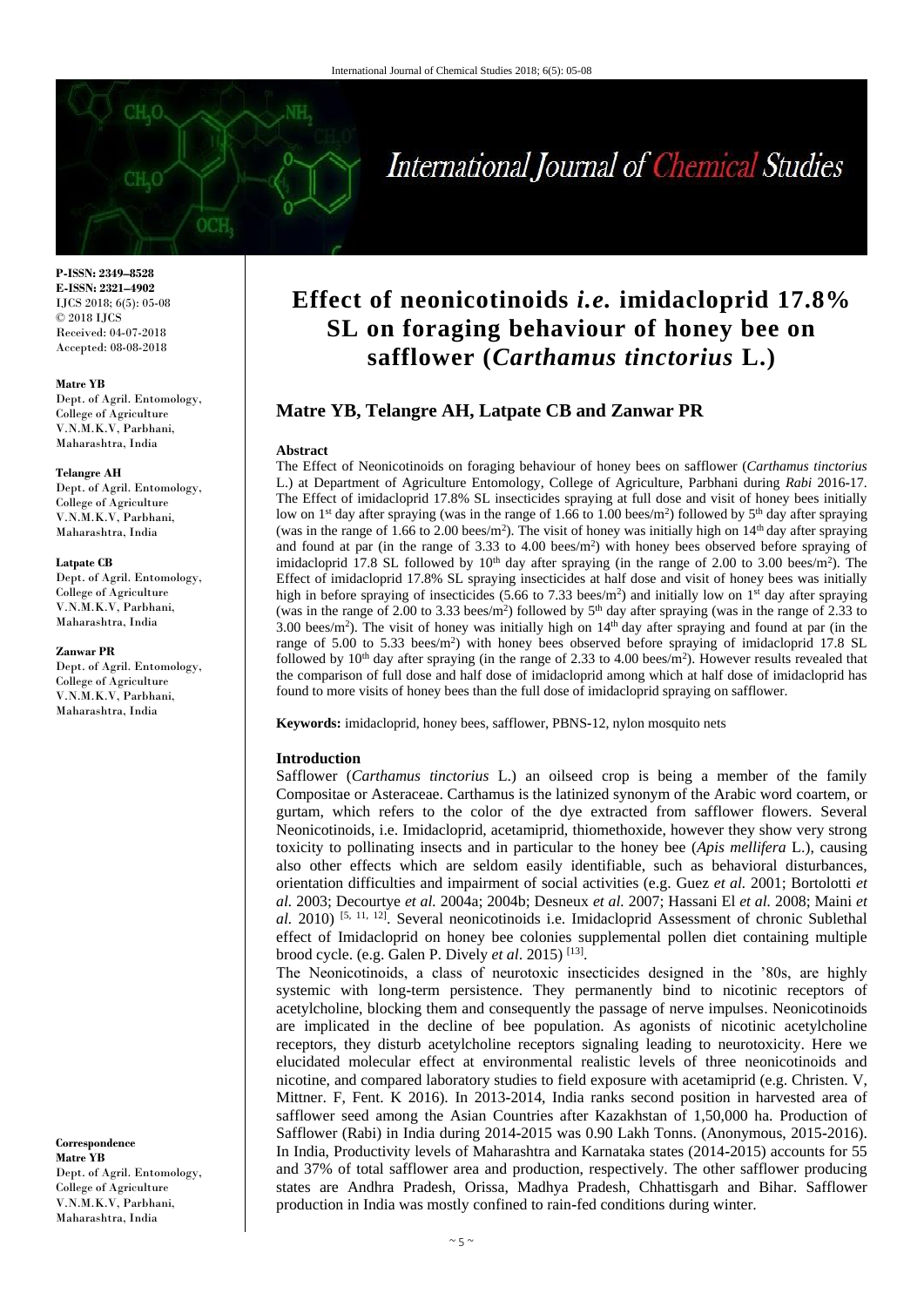## **Materials and Methods**

The present experiment was carried out in Rabi season of the year 2016**-**2017 at Department of Agricultural Entomology, College of Agriculture, VNMKV, Parbhani. The soil was uniform with heavy black cotton having good fertility and drainage. The safflower variety PBNS**-**12 was sown with spacing 45 x 10 cm dated on 25/10/2016. The study was made on the crop raised in 3.0 × 3.0 m plot in Rabi season of 2016**-** 17. Insects other than honeybees that were visiting safflower were collected from 0600 hrs to 1800 hrs at one hour interval by using a standard insect collecting hand net. The role of honeybee species on yield parameters had ten treatments with three replications laid out in randomized complete block design with following treatments: T1: Spray with Imidacloprid 17.8 SL @ 2.24ml/10lit, T 2: Spray with Imidacloprid 17.8 SL @1.12ml/10lit, T 3: Spray with Acetamiprid 20 SP @2gm/10lit, T4: Spray with Acetamiprid 20 SP @1.2 gm/10lit, T5: Open pollination (OP), T6: Pollination without insects (PWI), T7: One A. florea Fab. Colony (1 AF), T8: Six framed A. mellifera Linn. Colony (6 FAM), T9: Sugar syrup spray 5% (SSS) and T10: Cinnamon sprays  $10\%$  (CS). Nylon mosquito nets having 6 X 6 m3 size (mesh 20 micron) was erected over the plots by using the bamboo sticks for treatment no. T6, T7 and T8. One colony of A. florea and six framed colony of A. mellifera were kept in T7 and T8 respectively. When 10 per cent of flowering was observed, the bee colonies was kept in the cages supplemented with water and 50 per cent sugar solution, which was replaced as and when required. The colonies were retained in the cages till the cessation of flowering and all the cages were also removed at the same time. The 10 per cent cinnamon spray solution was prepared by using 100 g of cinnamon in 1 lit of water and sugar syrup was sprayed at 5% concentration was sprayed at 10 per cent flowering. In the plots under pollination without insect treatments, no pollinating insects were allowed to enter inside the net. Insecticides were not applied during flowering period of the crop. Observations on bee activity were recorded from 10 per cent flowering to cessation of flowering of the crop. For recording observations, 1x1m-2 area randomly was demarcated by bamboo sticks in each plot and numbers of different species of honeybees visiting safflower per minutes were recorded from 06.00hrs to 18.00hrs at two hourly intervals. Such observations were recorded at every week at 1<sup>st</sup>, 7<sup>th</sup>, 14th and 21<sup>st</sup> days after 10 per cent flowering.

# **Results and Discussion**

**1. Effect of neonicotinoids** *i.e***. Imidacloprid 17.8% SL spraying on honey bees: full dose on safflower**

The data on the effect of Imidacloprid 17.8% S Lon honey bees population @ 5 ml/10 lit of water are presented in Table**-**1 and graphically depicted in Fig. 1

| Table 1: Effect of Imidacloprid 17.8% SL Spraying on honey bees population at Full dose on safflower |
|------------------------------------------------------------------------------------------------------|
|------------------------------------------------------------------------------------------------------|

| S. No | <b>Particulars</b>                  | Honey bees species | Observation recorded in hours (mean) |             |             |             | CD at $5\%$ |
|-------|-------------------------------------|--------------------|--------------------------------------|-------------|-------------|-------------|-------------|
|       |                                     |                    | 8.00 hrs                             | $10.00$ hrs | $16.00$ hrs | $SE(m) \pm$ |             |
|       | Before spraying                     | A. Melifera        | 4.66(2.27)                           | 6.66(2.67)  | 5.00(2.34)  | 0.91        | 2.33        |
|       |                                     | A. florea          | 4.00(2.12)                           | 6.00(2.55)  | 4.66(2.27)  | 0.45        | 1.76        |
|       |                                     | A. indica          | 4.66(2.27)                           | 6.33(2.61)  | 4.66(2.27)  | 0.19        | 0.75        |
| 2     | 1 <sup>st</sup> Day After Spraying  | A. Melifera        | 1.66(1.47)                           | 1.33(1.35)  | 1.00(1.22)  | 0.23        | 0.92        |
|       |                                     | A. florea          | 1.66(1.47)                           | 1.66(1.47)  | 1.33(1.35)  | 0.38        | 1.50        |
|       |                                     | A. indica          | 0.66(1.02)                           | 1.66(1.47)  | 1.66(1.47)  | 0.33        | 1.00        |
| 3     | 5 <sup>th</sup> Day After Spraying  | A. Melifera        | 1.66(1.47)                           | 2.00(1.58)  | 1.33(1.35)  | 0.33        | 1.30        |
|       |                                     | A. florea          | 1.33(1.35)                           | 2.33(1.68)  | 1.66(1.47)  | 0.38        | 1.50        |
|       |                                     | A. indica          | 1.33(1.35)                           | 2.00(1.58)  | 2.00(1.58)  | 0.50        | 1.99        |
| 4     | 10 <sup>th</sup> Day After Spraying | A. Melifera        | 2.00(1.58)                           | 2.33(1.68)  | 1.66(1.47)  | 0.33        | 1.30        |
|       |                                     | A. <i>florea</i>   | 1.66(1.47)                           | 3.00(1.87)  | 2.33(1.68)  | 0.47        | 1.87        |
|       |                                     | A. indica          | 2.00(1.58)                           | 3.00(1.87)  | 2.00(1.58)  | 0.57        | 2.26        |
| 5     | 14 <sup>th</sup> Day After Spraying | A. Melifera        | 3.33(1.95)                           | 3.33(1.95)  | 4.33(2.20)  | 0.38        | 1.50        |
|       |                                     | A. florea          | 3.00(1.87)                           | 4.00(2.12)  | 3.66(2.04)  | 0.50        | 1.52        |
|       |                                     | A. indica          | 1.33(1.35)                           | 2.33(2.68)  | 3.33(1.96)  | 0.42        | 1.46        |

\*Figures in parentheses are  $\sqrt{X + 0.5}$  transformed values



**Fig 1:** Effect of Neonicotinoids *i.e.* Imidacloprid 17.8% SL Spraying on honey bees at full dose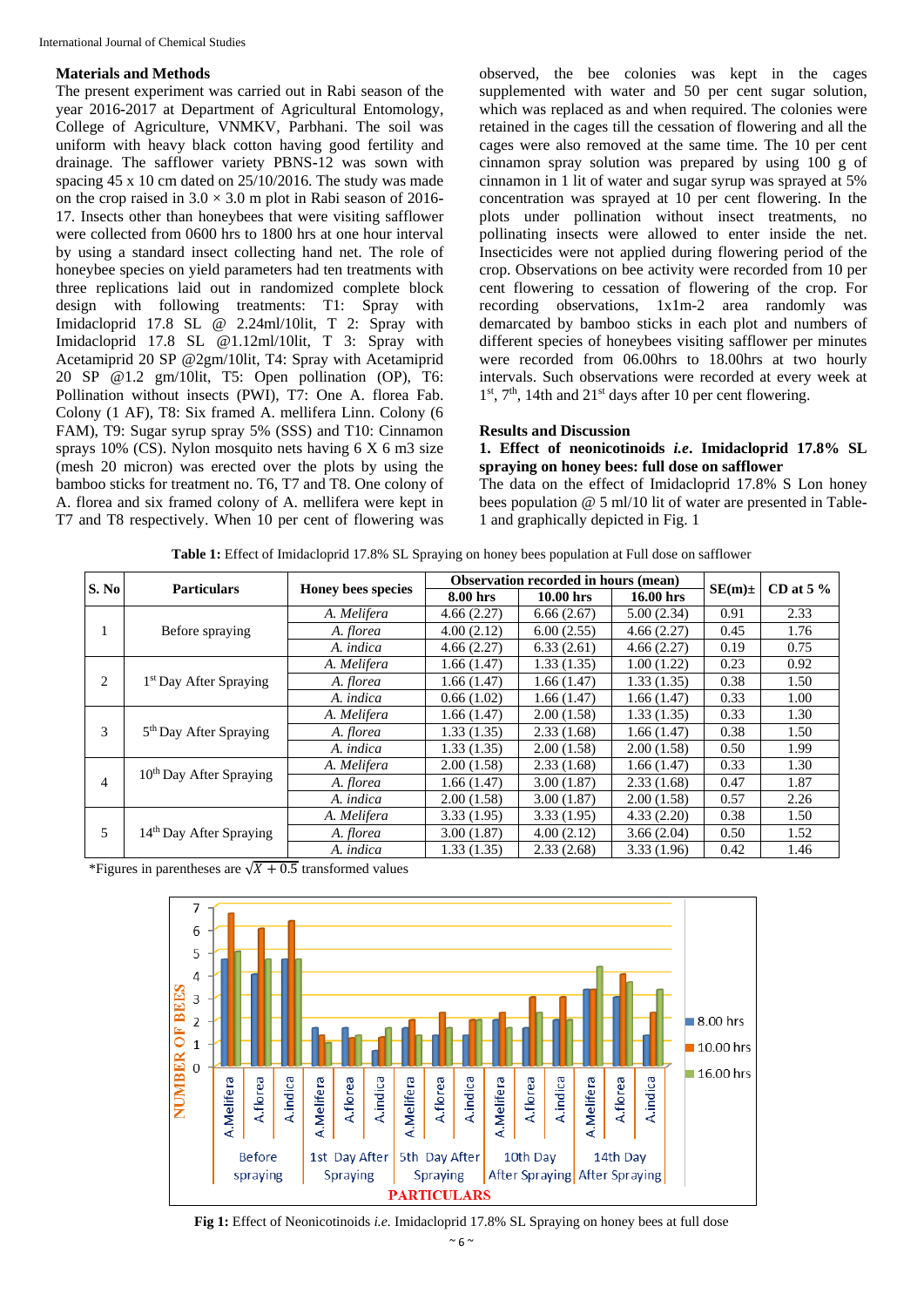International Journal of Chemical Studies

Effect of Imidacloprid on honey bees observed at 08, 10 and 16 hours at  $1<sup>st</sup>$ ,  $5<sup>th</sup>$ ,  $10<sup>th</sup>$  and  $14<sup>th</sup>$  day after spraying after treatment was presented in Table**-**1. The data revealed that visit of honey bees was initially high on experimental plot before spraying of insecticides and initially effect was low on 1<sup>st</sup> day after spraying (was in the range of 1.66 to 1.00 bees/ $m<sup>2</sup>$ ) followed by  $5<sup>th</sup>$  day after spraying (was in the range of 1.66 to 2.00 bees/ $m<sup>2</sup>$ ). The visit of honey was initially high in  $14<sup>th</sup>$  day after spraying and found (in the range of 3.33 to

4.00 bees/m<sup>2</sup> ) with honey bees observed before spraying of imidacloprid  $17.8\%$  SL followed by  $10<sup>th</sup>$  day after spraying (in the range of 2.00 to 3.00 bees/ $m<sup>2</sup>$ ) bees population.

# **2. Effect of Neonicotinoids i.e. Imidacloprid 17.8% SL on honey bees population: Half dose on safflower**

The data on the effect of Imidacloprid 17.8% SL spraying on honey bees population @ 2.25 ml/10 lit of water are presented in Table**-**2 and graphically depicted in Fig. 2.

|                | <b>Particulars</b>                  | Honey bees species | Observation recorded in hours (mean) |             |            |      |                       |
|----------------|-------------------------------------|--------------------|--------------------------------------|-------------|------------|------|-----------------------|
| S. No          |                                     |                    | 8.00 hrs                             | $10.00$ hrs | 16.00 hrs  |      | SE (m) $\pm$ CD at 5% |
| 1              | Before spraying                     | A. Melifera        | 5.66(2.48)                           | 7.33(2.79)  | 5.66(2.48) | 0.76 | 2.42                  |
|                |                                     | A. <i>florea</i>   | 4.33(2.19)                           | 6.33(2.61)  | 6.00(2.54) | 0.60 | 1.92                  |
|                |                                     | A. indica          | 5.66(2.48)                           | 6.66(2.67)  | 5.33(2.41) | 0.19 | 0.75                  |
| 2              | 1 <sup>st</sup> Day After Spraying  | A. Melifera        | 2.66(1.77)                           | 3.00(1.87)  | 2.00(1.58) | 0.38 | 1.50                  |
|                |                                     | A. florea          | 2.33(1.68)                           | 3.00(1.87)  | 3.33(1.95) | 0.38 | 1.50                  |
|                |                                     | A. indica          | 2.00(1.58)                           | 2.33(1.68)  | 2.66(1.77) | 0.56 | 1.65                  |
| $\mathcal{R}$  | 5 <sup>th</sup> Day After Spraying  | A. Melifera        | 2.00(1.58)                           | 1.33(1.35)  | 2.33(1.68) | 0.50 | 1.52                  |
|                |                                     | A. <i>florea</i>   | 2.33(1.68)                           | 3.33(1.95)  | 2.66(1.77) | 0.50 | 1.99                  |
|                |                                     | A. indica          | 2.33(1.68)                           | 3.66(1.92)  | 3.00(1.87) | 0.47 | 1.84                  |
| $\overline{4}$ | 10 <sup>th</sup> Day After Spraying | A. Melifera        | 3.00(1.87)                           | 3.66(2.03)  | 2.66(1.77) | 0.50 | 1.99                  |
|                |                                     | A. <i>florea</i>   | 2.33(1.68)                           | 3.00(1.87)  | 4.00(2.12) | 0.51 | 1.68                  |
|                |                                     | A. indica          | 3.33(1.95)                           | 4.33(2.19)  | 3.00(1.87) | 0.30 | 0.96                  |
| 5              | 14 <sup>th</sup> Day After Spraying | A. Melifera        | 3.00(1.87)                           | 2.66(1.77)  | 3.66(1.92) | 0.45 | 1.28                  |
|                |                                     | A. florea          | 4.00(2.12)                           | 4.33(2.19)  | 4.66(2.27) | 0.33 | 1.30                  |
|                |                                     | A. indica          | 5.00(2.34)                           | 5.33(2.41)  | 5.00(2.34) | 0.38 | 1.50                  |

**Table 2:** Effect of Imidacloprid 17.8% SL Spraying on honey bees at: half dose on safflower

\*Figures in parentheses are  $\sqrt{X + 0.5}$  transformed values

Effect of Imidacloprid on honey bees observed at 08, 10 and 16 hours at  $1<sup>st</sup>$ ,  $5<sup>th</sup>$ ,10<sup>th</sup> and  $14<sup>th</sup>$  day after spraying after treatment was presented in Table**-**2. The data revealed that visit of honey bees was initially high on before spraying of insecticides (5.66 to 7.33 bees/m<sup>2</sup>) and initially low in  $1<sup>st</sup>$  day after spraying (was in the range of  $2.00$  to  $3.33$  bees/m<sup>2</sup>) followed by  $5<sup>th</sup>$  day after spraying (was in the range of 2.33to 3.00 bees/ $m<sup>2</sup>$ ). The visit of honey was initially high on  $14<sup>th</sup>$ day after spraying and found (in the range of 5.00 to 5.33

bees/m<sup>2</sup> ) with honey bees observed before spraying of imidacloprid  $17.8\%$  SL followed by  $10<sup>th</sup>$  day after spraying (in the range of 2.33 to 4.00bees/m<sup>2</sup> ) honey bees population. However the comparison of full dose and half dose application of imidacloprid were presented and result revealed that at half dose application of imidacloprid shows more visits of honey bees population than the full dose of imidacloprid spraying on safflower crop.



**Fig 2:** Effect of Neonicotinoids *i.e.* Imidacloprid 17.8% SL Spraying on honey bees at half dose

# **References**

- 1. Aliouane Y, Hassani El AK, Gary V, Armengaud C, Lambin M, Gauthier M. Subchronic exposure of honeybees to sublethal doses of pesticides: Effects on behavior*.* Environmental Toxicology and Chemistry. 2009; 28(1):113**-**122.
- 2. Anne F, John P, Troy A, Richard F. Risk of neonicotinoid insecticides to *Apis mellifera* and other honey bees. Environmental Toxicology and Chemistry. 2014; 33(4):719**-**731.